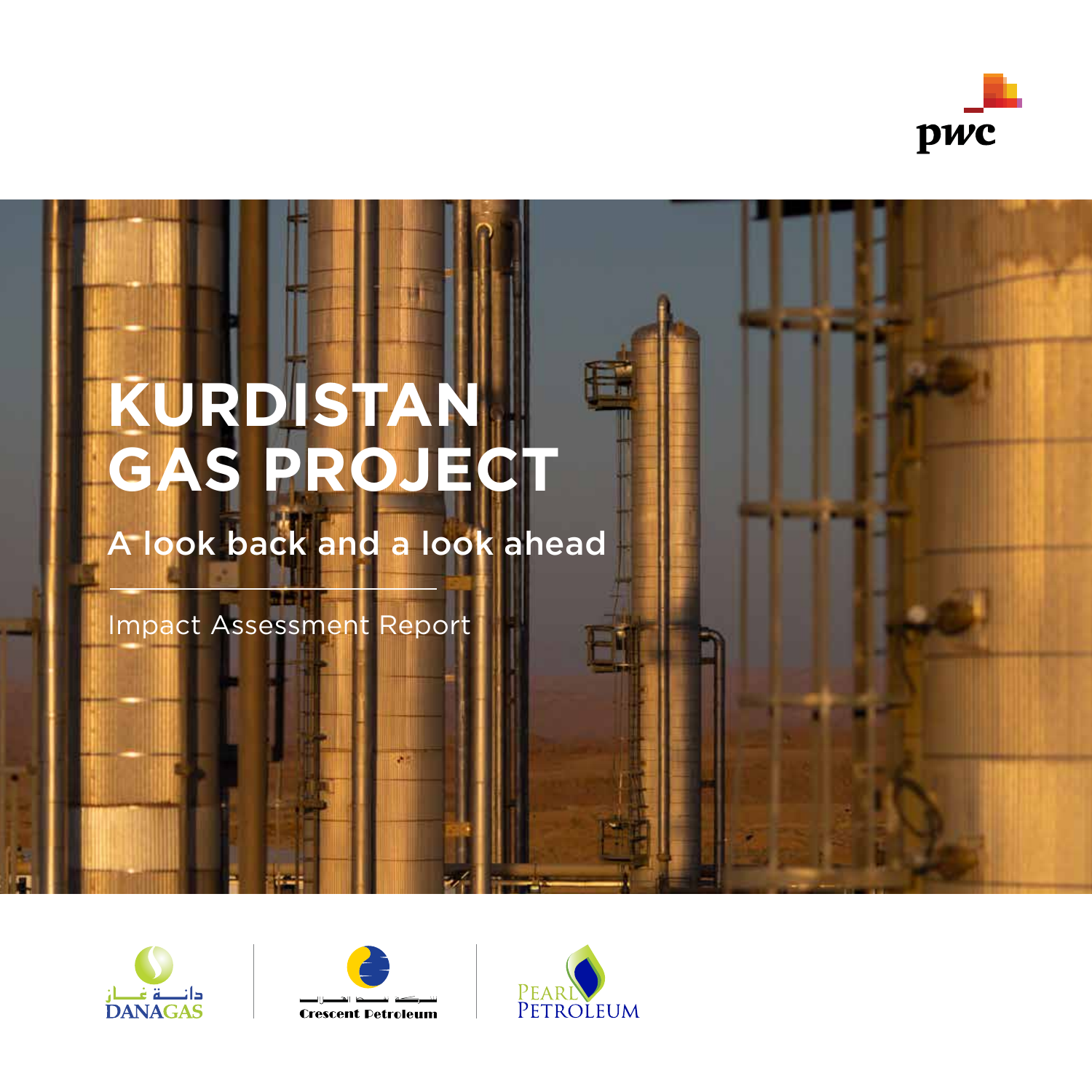#### **INTRODUCTION**

In 2007, Dana Gas and Crescent Petroleum entered into agreement with the Kurdistan Regional Government (KRG), which provided title and exclusive rights to appraise, develop, produce, market, and sell petroleum, including natural gas domestically and for export, from the Khor Mor and Chemchemal fields in the Kurdistan Region of Iraq (KRI).

In 2009, Pearl Petroleum was formed as a consortium with Dana Gas and Crescent Petroleum as shareholders, with OMV, MOL, and RWE joining the consortium subsequently with a ten per cent share each. The agreement marked the start of the Kurdistan Gas Project's contribution as an enabler in the development of the KRI's gas extraction and production.

Within a record 15 months from the commencement of Project implementation, gas began flowing through newly built pipelines from Khor Mor to power plants in Chemchemal and Erbil. In the ensuing decade, the Project has delivered reliable, affordable energy at scale to the KRI, making a considerable impact on the region's economy, society, and environment.

To commemorate the ten-year anniversary of production operations of the Kurdistan Gas Project, the Pearl Petroleum consortium asked PwC to lead an in-depth study to assess the wider socioeconomic benefits enabled by the Project. PwC studied the impact of the Kurdistan Gas Project in its first decade of operations and projected forward the future impacts based on the anticipated development of the Project over the next decade.

The following briefing outlines PwC's key findings and highlights the considerable returns the Project has and will continue to deliver to the KRI.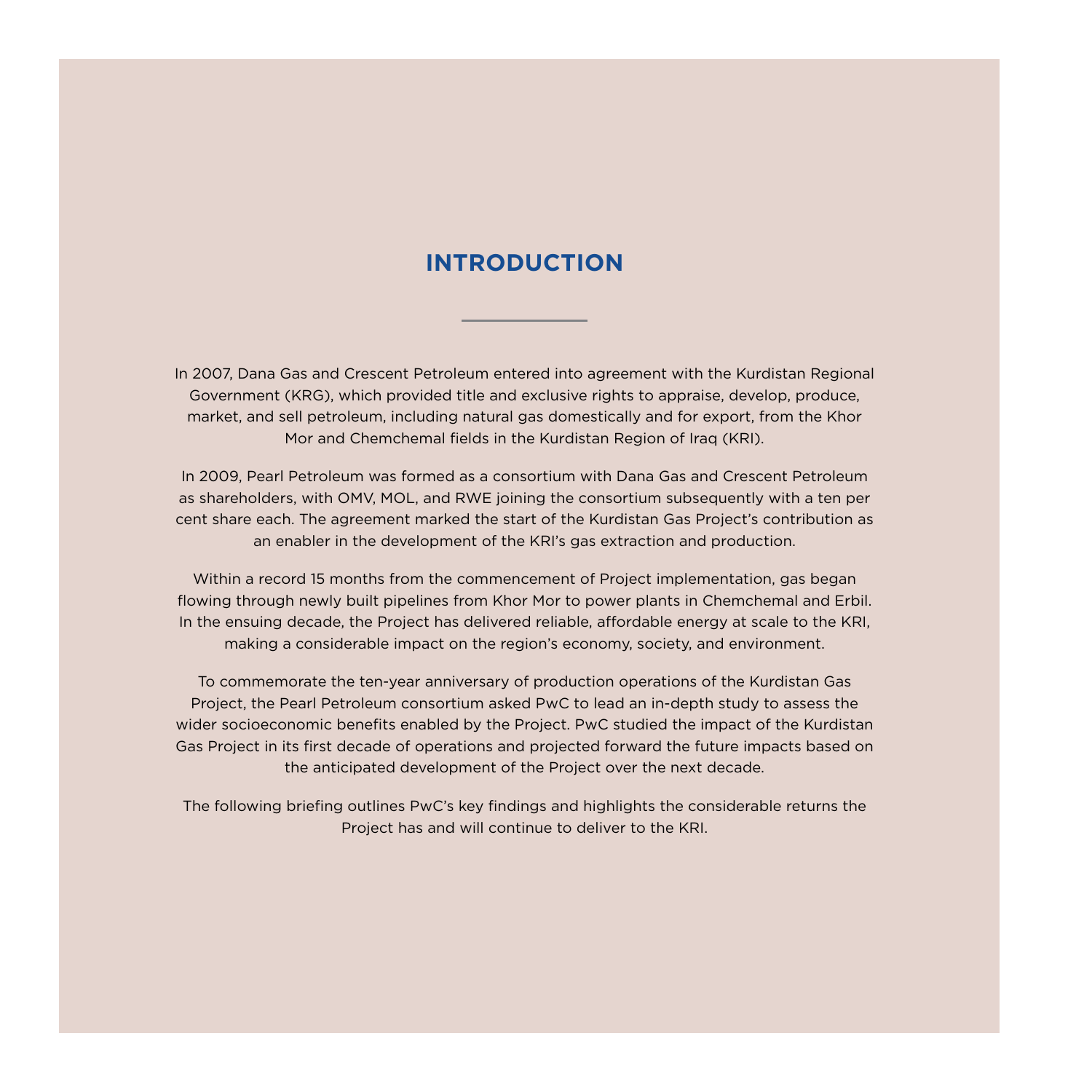### **THE THREE KEY AREAS OF CONTRIBUTION**

PwC assessed the Project's contribution to the KRI in three key areas: economy, society, and the environment, locally and globally, taking both a historic and forward-looking view.

The study reviewed the Project's contribution from 2008 to 2017 and estimated its future contribution to the region, given the extensive investment we are planning in the development of the fields.



#### **How the Kurdistan Gas Project contributes to the KRI**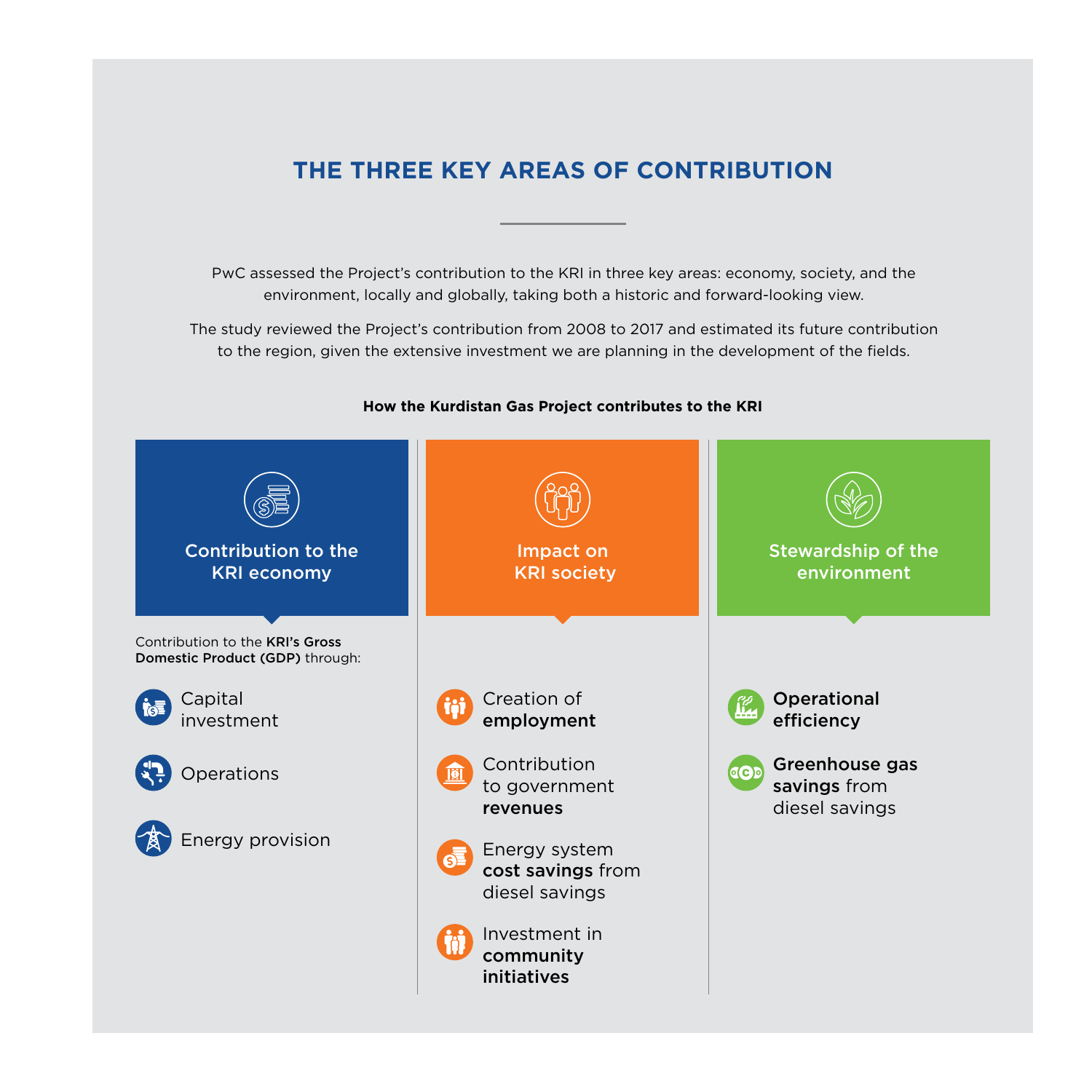LOOKING BACK

### **A DECADE OF PARTNERSHIP, SERVICE, AND PROGRESS**

Capital investment in the gas project infrastructure and day-to-day operations sustain significant economic activity in the KRI. However, the Pearl Petroleum consortium's most significant economic contribution, by far, is through the energy provided to power the KRI's electricity grid.

The electricity generated with gas not only fulfills the basic needs of the KRI's 5.9 million inhabitants, but it also powers activity in all sectors of the economy, including in agriculture, in industry, and in commerce.

By 2017, gas supplies accounted for about 80 per cent of the energy used for electricity generation in the KRI. PwC estimated that, in 2017, this contributed between USD 10.7 billion to USD 18.3 billion to the KRI's GDP by delivering reliable and affordable electricity to the region. This implies that economic growth over the past ten years would have been considerably lower without gas production from the Project.

In the course of those operations, the Project produced 2,200 permanent jobs in 2017 and 20,000 temporary jobs during the construction phase, underscoring the direct economic impact it has had, particularly on local communities.

By supplying natural gas for generating the KRI's electricity, the use of the alternative, more carbon-emitting diesel is avoided. This means that less carbon dioxide emissions are released into the atmosphere as the greenhouse gas footprint of natural gas is considerably lower than what the footprint would be if diesel was used instead.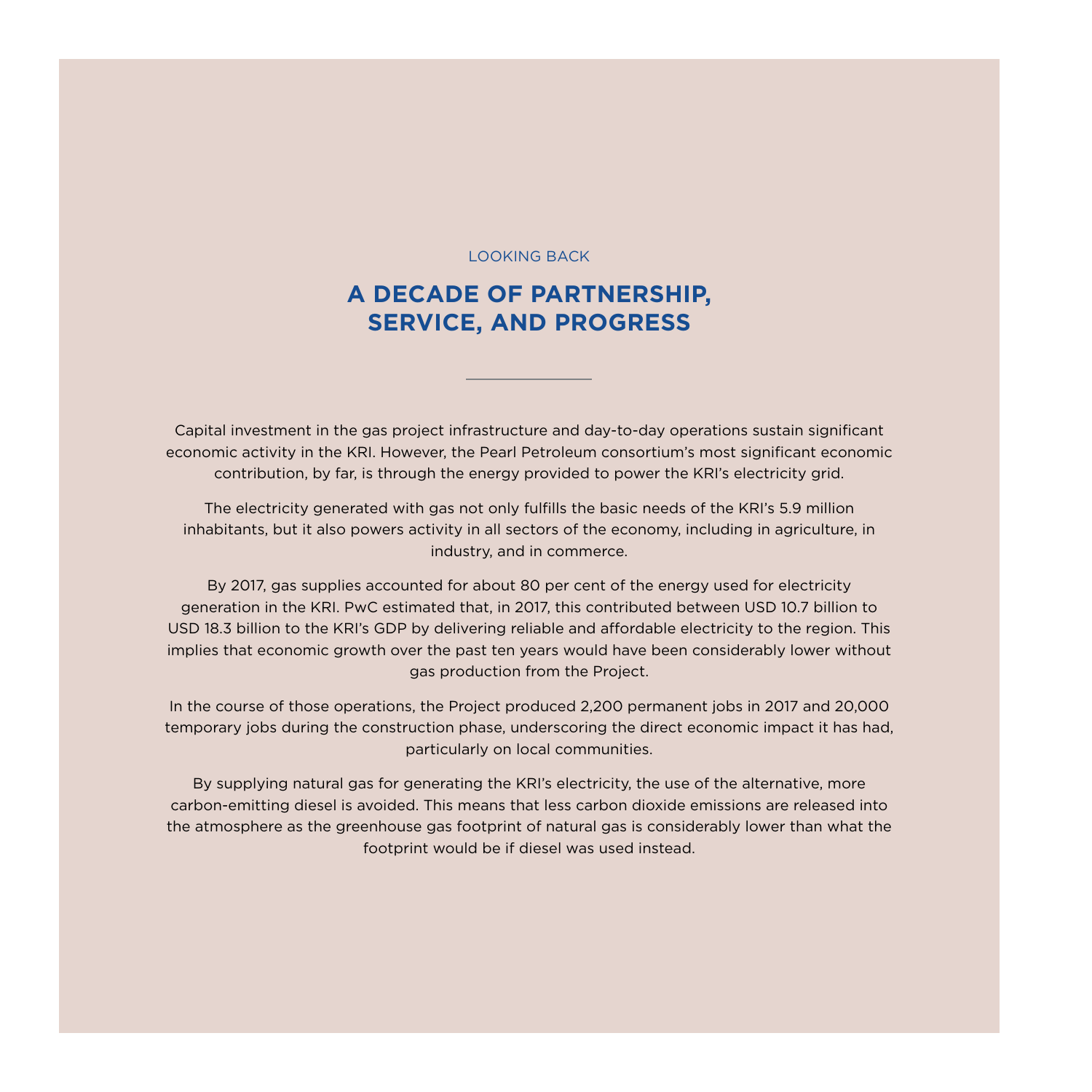### **FIRST TEN YEARS**

Total investment

# USD 1.3bn

Enabled GDP impact GDP contribution

### USD 10.7bn – USD 18.3bn

Employment impact

Permanent during operational phase

Fuel cost savings to the KRG

Temporary during construction phase

Savings generated due to fuel substitution

Greenhouse gas emissions savings

> Local KRI national employment

Localisation

Local procurement

20,000 jobs

2,200 jobs (2017)

USD 19.2bn

 $29m$  tCO<sub>2</sub>e

Over 80%

USD 0.3bn

Source: PwC analysis (2018)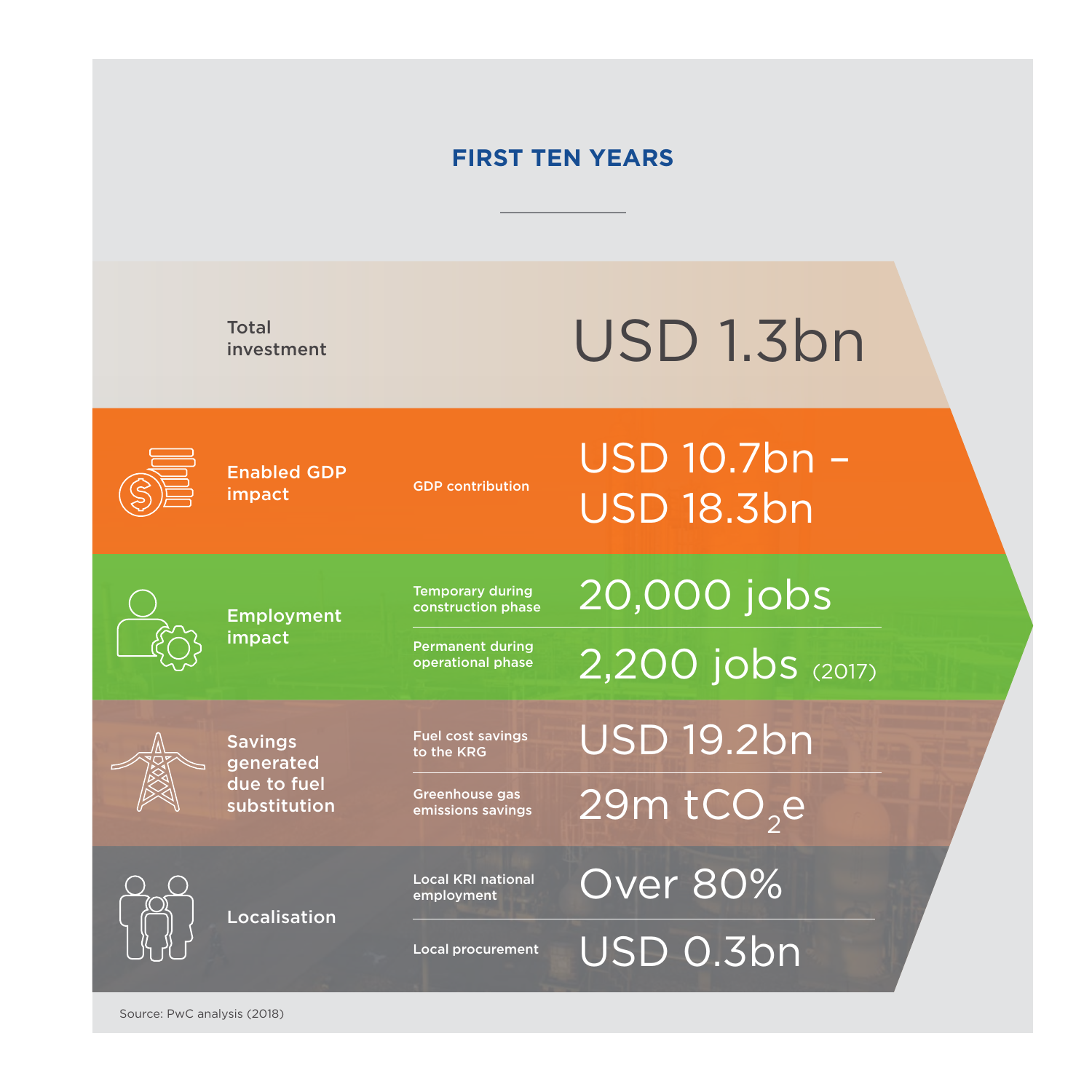#### LOOKING FORWARD

### **A FUTURE OF CONTINUED INVESTMENT AND PROGRESS**

Looking to the next decade, PwC also assessed the Kurdistan Gas Project's socioeconomic impact based on planned USD 4.3 billion in additional expenditure on the Project. The scenario envisions more than tripling production from Khor Mor from the estimated current capacity 400 MMscfd to 1,400 MMscfd from Khor Mor, delivering an additional 750 MMscfd for domestic consumption in the KRI and 250 MMscfd of gas to supply the rest of Iraq.

The expansion would also include production of 285 kbpd of crude oil from Khor Mor and additional condensates and liquefied petroleum gas (LPG). PwC estimated the expanded operations would contribute between USD 28.6 billion and USD 41.6 billion to the KRI's economy by 2027 and result in the creation of 7,500 permanent jobs by supporting economic activity in the KRI.

Nearly 90 per cent of those jobs would be for local KRI nationals within five years and the proportion would progress to an aspired 100 per cent in the years thereafter.

The Project would also save an estimated USD 33.2 billion over the next ten years by replacing diesel with gas and that would result in greenhouse gas emission savings of 77 million tonnes of carbon dioxide equivalent ( $tCO<sub>2</sub>e$ ).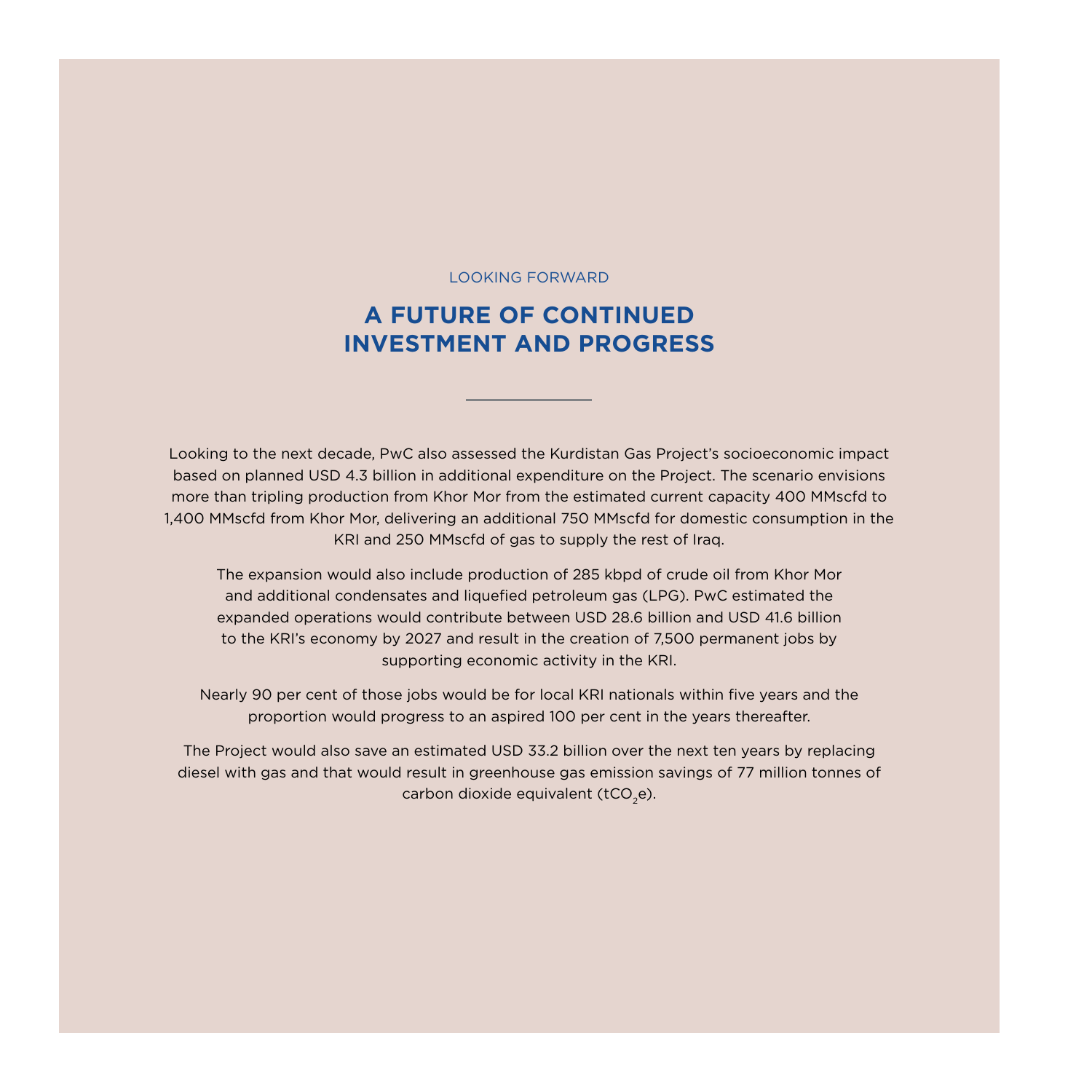### **NEXT TEN YEARS**

Total investment

# USD 4.3bn

Enabled GDP impact GDP contribution

USD 28.6bn – USD 41.6bn

Employment impact

Permanent during operational phase

Temporary during construction phase

Savings generated due to fuel substitution Fuel cost savings

to the KRG

Greenhouse gas emissions savings

Local KRI national employment

Localisation

Local procurement

84,000 jobs

7,500 jobs (2027)

USD 33.2bn

77 $m$  tCO<sub>2</sub>e

90% within next 5 years 100% eventually

USD 1.2bn

Source: PwC analysis (2018)